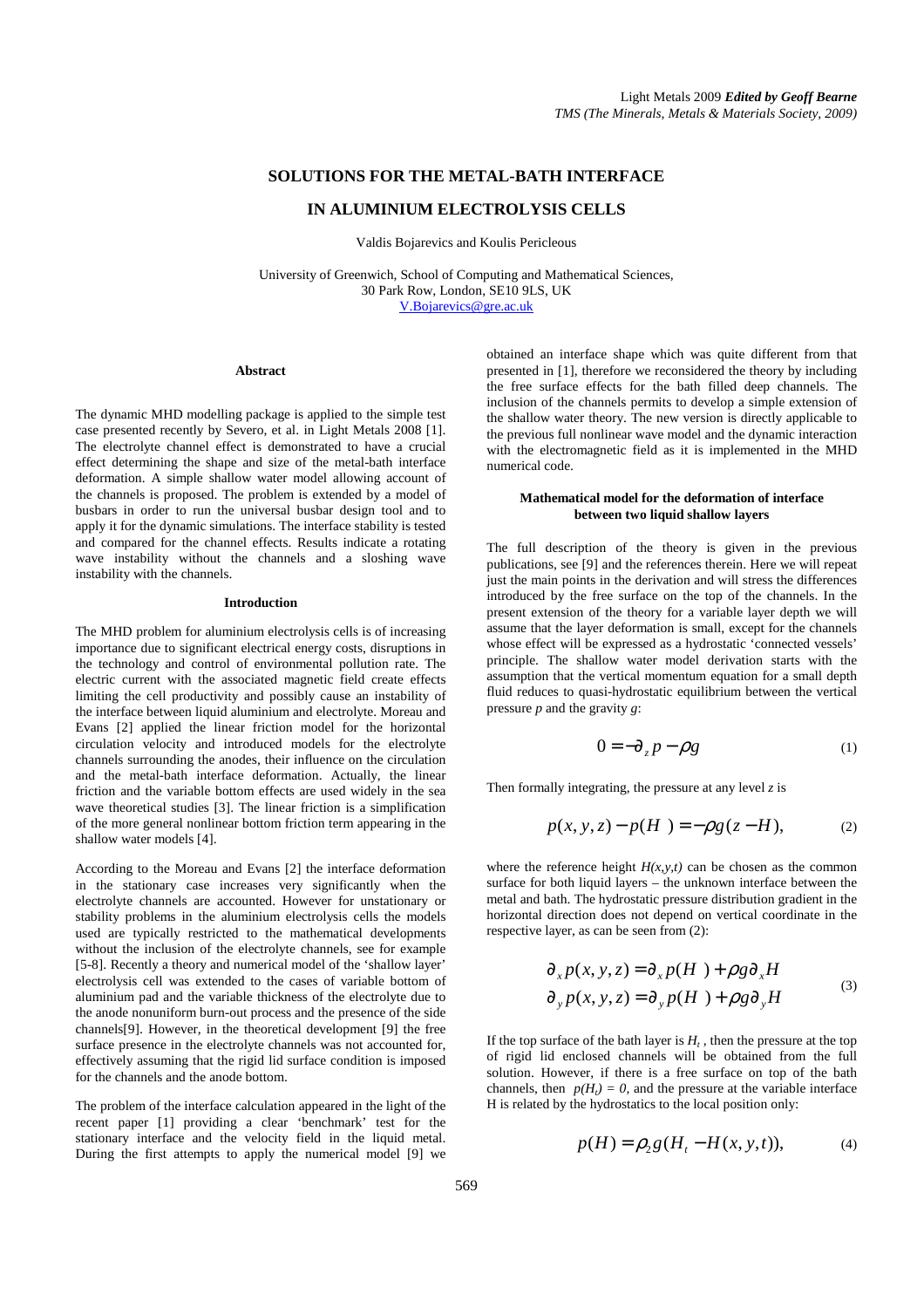where for clarity we added the index '2' for the bath layer properties. According to the Moreau & Evans [2], the surface *H<sup>t</sup>* in the channels is practically flat and equal in all channels. If the channels (side, middle and between the individual anodes) are sufficiently deep, say 2-3 or more times the ACD, then this hydrostatic pressure will effectively act in all electrolyte layer, similarly to connected vessels principle. The electromagnetic force in the electrolyte will give very little modification to this dominant hydrostatic pressure. Then from (4) follows an approximated pressure gradient variation in the electrolyte at the variable interface *H(x,y)*:

$$
\partial_x p(H) = -\rho_2 g \partial_x H
$$
  
\n
$$
\partial_y p(H) = -\rho_2 g \partial_y H
$$
\n(5)

The equations (5) are approximate to the order of the  $H_t$  deviation from the constant value at the free surface contacting the surrounding air.

Having stated the approximations for the pressure and its horizontal gradient (3) in both the shallow layers, we can state the horizontal momentum equations for the depth average non-dimensional quantities. For simplicity we will consider initially the stationary case only. The Moreau & Evans model [2] is based on the linear equations for the two fluid layers:

$$
0 = -\partial_j p - \mu \hat{u}_j + \hat{f}_j, \qquad (6)
$$

$$
\partial_j \hat{u}_j = 0,\tag{7}
$$

where the indexes  $j = (1 \text{ or } 2)$  represent respectively  $x$ ,  $y$ coordinates, the summation over repeated indexes *j* means the divergence free depth average velocity field. After substituting the depth independent pressure gradient from (3), the horizontal momentum equations are

$$
0 = -\partial_j p(H) - \rho_i g \partial_j H - \mu \hat{u}_j + \hat{f}_j. \tag{8}
$$

The common pressure  $p(H)$  at the interface can be eliminated by taking the difference between the equations in the two layers, characterized each by the respective index:  $i=1$  (aluminium) and i=2 (electrolyte). The unknown interface shape will be determined by solving the resulting equations coupled to the velocity field. When the channels are absent, the friction coefficient can be assumed as a constant in each layer, and the equation (7) gives the second order equation for the interface:

$$
(\rho_{\rm i} - \rho_{\rm 2}) g \partial_{\rm j} H = \partial_{\rm j} (\hat{f}_{\rm j1} - \hat{f}_{\rm j2}). \tag{9}
$$

The boundary conditions are derived from the zero normal velocity condition at the cell walls.

However, in the presence of the bath channels the approximation of a constant friction is not valid, dropping to a very low value in the channels. Therefore the divergence operator applied to (8) will not eliminate the velocity field from the interface equation. The coupling to the intense velocity near the channels can be eliminated, to a certain approximation discussed previously, if

applying the hydrostatic pressure gradient (5) directly in the equation (8) stated for the aluminium  $(i = 1)$  layer only:

$$
0 = -(\rho_1 - \rho_2) g \partial_j H - \mu_i \hat{u}_{1j} + \hat{f}_{1j}.
$$
 (10)

The continuity of the pressure at the interface is satisfied by choosing the pressure  $p(H)$  at the common interface. The bottom friction in the aluminium is constant according to the Moreau & Evans model, and the divergence of (10) gives the stationary interface equation for the conditions with free surface deep electrolyte channels :

$$
(\rho_{\mathbf{l}} - \rho_{\mathbf{l}})g\partial_{\mathbf{j}}H = \partial_{\mathbf{j}}(\hat{f}_{\mathbf{j}\mathbf{l}}).
$$
 (11)

The horizontal circulation velocities, driven by the rotational part of the electromagnetic force, can be calculated by solving the equations (6) in the two layers. The numerically efficient procedure consists of taking first the curl of the equation (6) with a generalized coordinate dependent friction coefficient. Additionally, the 2-equation turbulence model can be applied for the horizontal turbulent momentum diffusion (the effective viscosity) in more general approach. We will not consider here this part of the theory, instead focusing on the interface evolution equation modification.

Taking into account the hydrostatic pressure distribution in the presence of the channels for the full time dependent interface equation stated previously [9], we have the non-linear wave equation for the aluminium-electrolyte interface  $H(x,y,t)$  with the variable bottom  $H_b(x,y)$  and top  $H_t(x,y)$ :

$$
\left(\frac{\rho_1}{H - H_b} + \frac{\rho_2}{H_i - H}\right)\partial_\mu H + \left(\frac{\rho_1 \mu_1}{H - H_b} + \frac{\rho_2 \mu_2}{H_i - H}\right)\partial_\mu H -
$$
  
\n
$$
-(\rho_1 - \rho_2)g\partial_{jj}H =
$$
  
\n
$$
= \partial_j(-\hat{f}_{j1}) - \frac{1}{2}(H - H_b)\partial_{jj}\hat{f}_{z1} -
$$
  
\n
$$
-[\rho_i \partial_j(\hat{u}_{k1}\partial_k \hat{u}_{j1}) - \rho_2 \partial_j(\hat{u}_{k2}\partial_k \hat{u}_{j2})]
$$
\n(12)

The linear stability models can be recovered from (12) by excluding the nonlinear horizontal velocity term (containing the rotational and potential parts), the vertical electromagnetic force component  $f_z$  contribution, and assuming the  $H_b$  and  $H_t$  as constants. The nonlinear equation (12) extends the wave description to the weakly nonlinear and slowly varying top and bottom cases in the presence of electrolyte channels. The complexity of any practically usable MHD model arises from the coupling of the various physical effects: fluid dynamics, electric current distribution, magnetic field and thermal field. Magnetic field in an aluminium cell is created by the currents in the cell itself and from the complex bus-bar arrangement around the cell, in the neighboring cells and the return line, and by the effect of cell construction steel magnetization. The general MHD model, presented previously [9,10], accounts for the time dependent coupling of the current and magnetic fields with the bath-metal interface movement. The magnetic field from the currents in the full bus-bar network is recalculated at each time step during the dynamic simulation using the Biot-Savart law.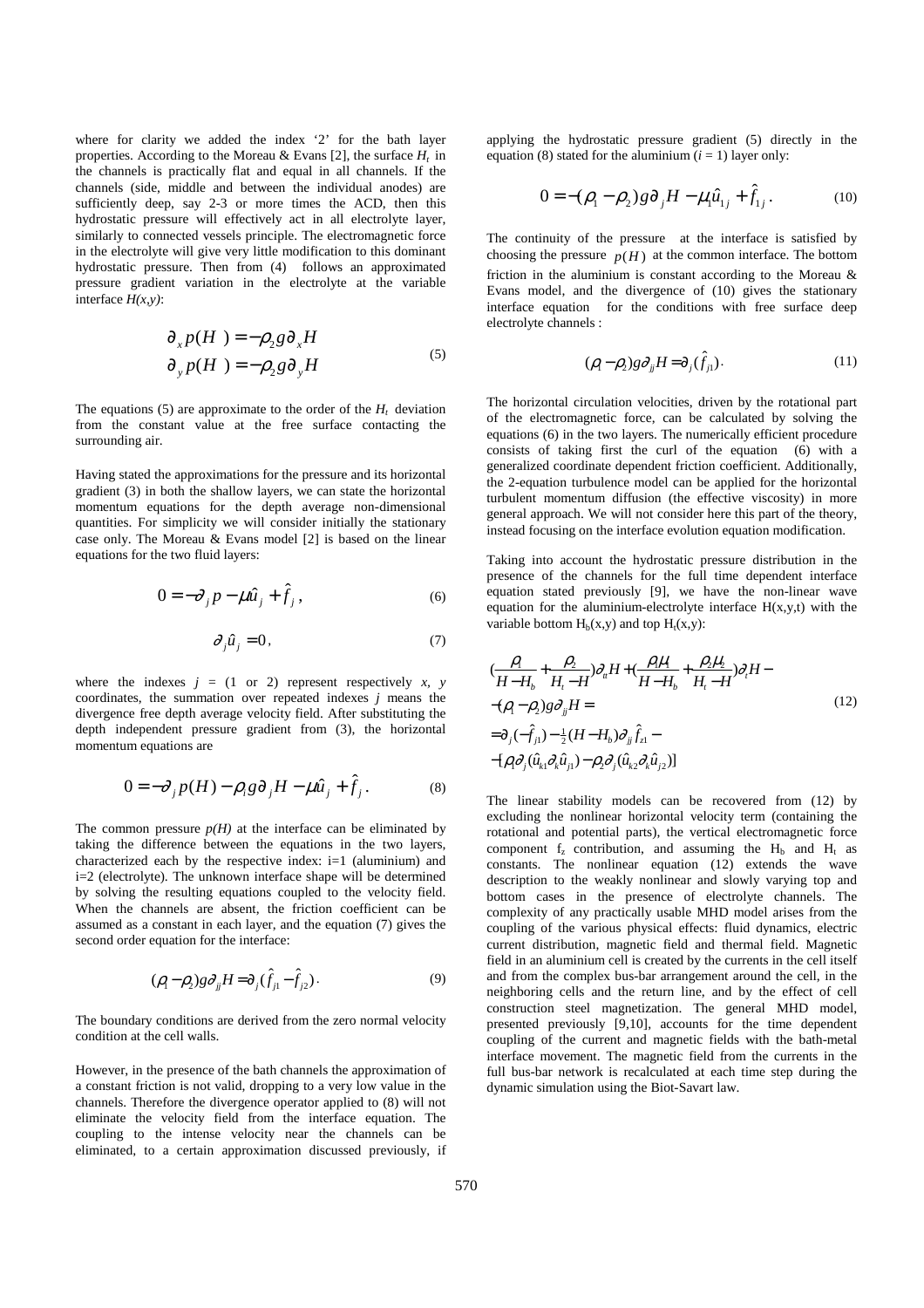#### **Results for the 180 kA benchmark cell**

The numerical solution of the described MHD model uses a mesh of 128x64x2 and a spectral function representation in the space of each fluid layer. This ensures a good accuracy solution and enables one to re-compute the electromagnetic and fluid dynamic field time dependent distribution in a reasonable computational time if required. The paper [1] provides several 'benchmark' tests for the aluminium electrolysis cell MHD models regarding the stationary fields only. The first test is for a given electromagnetic force distribution in the aluminium layer only. In this case both equations (9) and (11) are equal and the results computed with our MHD code are presented in the Figure 1, showing practically identical correspondence to the analytical result given in [1].



Figure 1. The test N 1 for the interface shape of a given electromagnetic force in the aluminium layer only.



Figure 2. The computed electric current in the electrolyte with the channels.



Figure 3. The computed electric current in the liquid metal with the prescribed bottom distribution.

The second test requires to compute the electric current in both fluid layers from the given distribution at the top (uniform from all anodes) and the bottom as

$$
j_z = -5625 - 2500y^2
$$
 (A/m<sup>2</sup>), (13)

where the coordinate origin is the middle of the flat bottom of the cell. The electric current computed by the MHD code for these conditions is represented in the Figures 2 and 3. The presence of the channels is clearly seen for the electrolyte layer in the Figure 2. The magnetic field is assumed to be given in both fluid layers independent of the vertical coordinate *z*:

$$
B_x = 6y \cdot 10^{-3} \text{ (T)}
$$
  
\n
$$
B_y = (-3x + 1.5) \cdot 10^{-3} \text{ (T)}
$$
  
\n
$$
B_z = (xy + 0.5) \cdot 10^{-3} \text{ (T)}
$$
 (14)

The div **B** = 0 for this field, but the Ampere equation curl  $\mathbf{B}/\mu_0 = \mathbf{j}$ gives the current in the fluid:

$$
\mathbf{j} = \mathbf{e}_x 10^3 x - \mathbf{e}_y 10^3 y - \mathbf{e}_z 9 \cdot 10^3 \text{ (A/m}^2), \quad (15)
$$

which is not very realistic and does not correspond to the given conditions at the top and bottom. Nevertheless, the magnetic field (14) is thought to be representative for a typical 180 kA cell. The given by (14) magnetic field is represented in the Figure 4.







Figure 5. The electromagnetic force distribution including the electrolyte channels.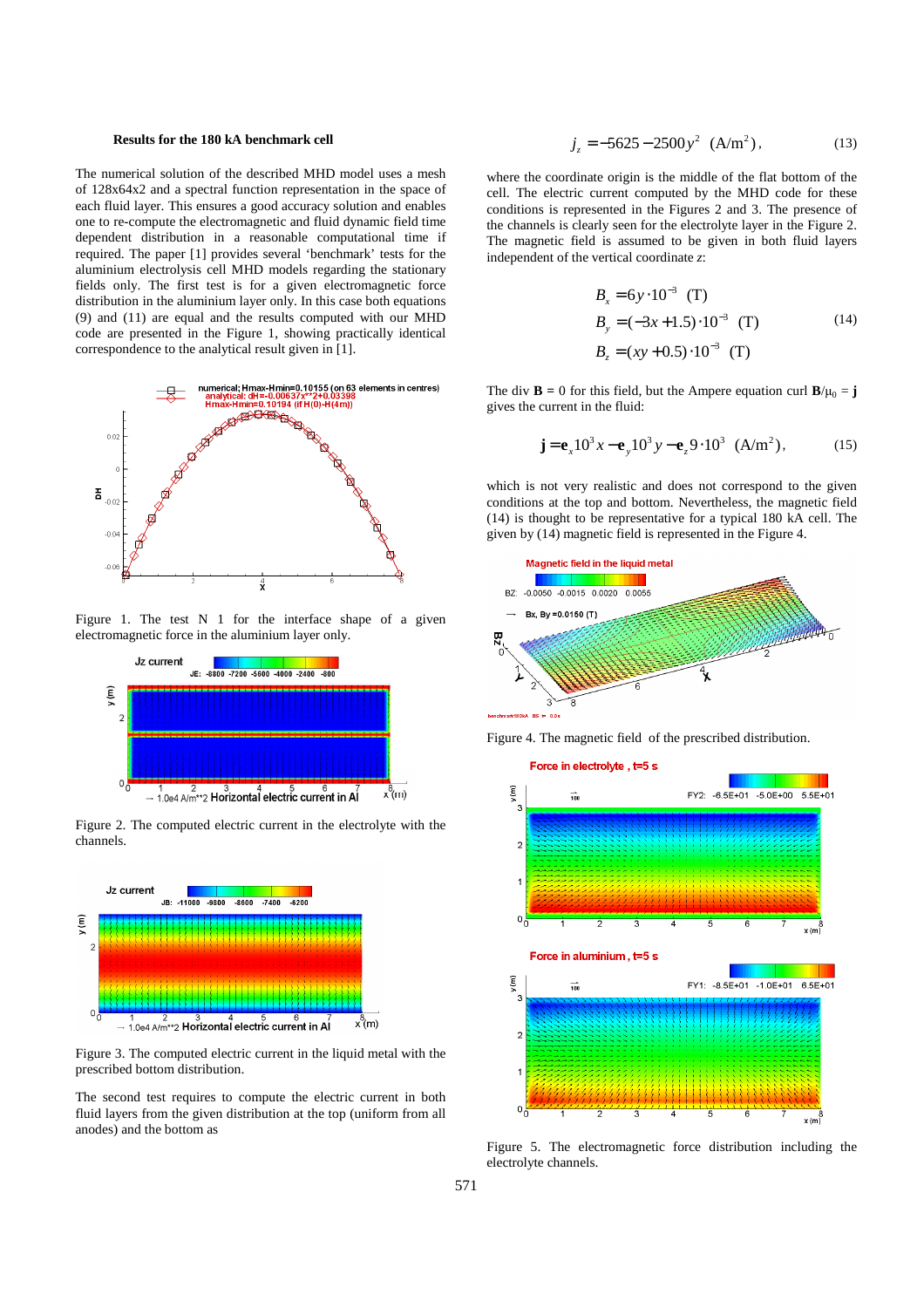The electromagnetic force distribution computed for the given magnetic field and the electric current (shown in Figures 2 and 3) is demonstrated in the Figure 5. Clearly, there are no electromagnetic force in the electrolyte channels, but the overall force distribution and magnitude are quite similar in both layers. Therefore it is not surprising to find the interface deformation being very small and slightly inflected in the middle (because of the larger electrolyte force concentration there) as shown in the Figure 6 for the case without the effect of the electrolyte channel free surface. There is practically a balance between the 'pinching' effects of the forces in the two layers. A strikingly different interface deformation (Figure7) is obtained when using the model equation (11) with the hydrostatic pressure dominating in the electrolyte. For the comparison with the published 'benchmark' results [1] the Figure 8 shows a very close correspondence with the presented theory and numerical result.



Figure 6. The computed metal-bath shape without the open channel effect.



Figure 7. The computed metal-bath shape with the open channel effect.



Figure 8. The computed metal-bath shape at the cell middle section in longitudinal direction compared to the result of [1].

The accurate representation of the interface depends on a number of additional conditions, like for instance, the anode bottom being burnt out to the profile corresponding to the actual interface and corresponding electric current redistribution for the constant ACD, see Figure 9 for the anode bottom computed with the MHD code.

For further tests the velocity fields were computed. The velocity in the electrolyte is not shown in [1], but the initial distribution computed with the presented here MHD code (Figure 10) is very similar qualitatively to that predicted by Moreau & Evans [2], clearly showing the effects of the intense recirculation in the channels. The flow is sufficiently intense and develops significant turbulence, which is represented by the turbulent kinetic energy distribution in the Figure 10. The momentum diffusion and advection (not accounted for in [2]) leads to a redistribution of the velocity field, as shown in the Figure 11. A very similar transformation of the velocity field is found for the aluminium layer, as shown in Figures 12 and 13. The established velocity field is very similar to that predicted in [1] as a part of the 'benchmark' tests.



Figure 9. The burn-out effect on the anode block bottom.



Figure 10. Initial velocity in the bath, 5s.



Figure 11. Established velocity in the bath, 100s.



Figure 12. Initial velocity in the liquid metal, 5s.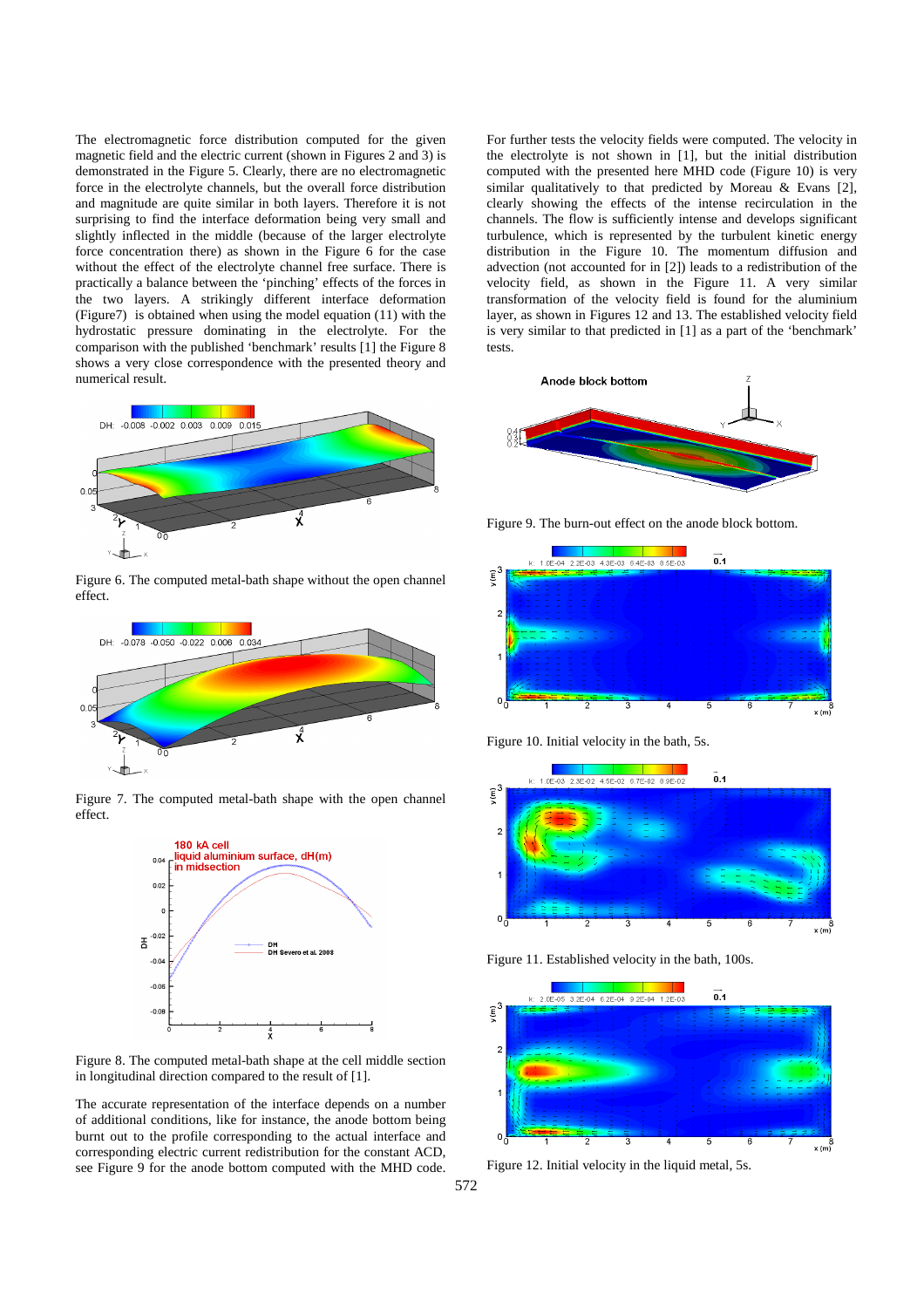

Figure 13. Established velocity in the liquid metal, 100s.

Since we have derived a new modification of the time dependent interface model, given by the equation (12), we need to investigate the consequences of the free surface channels on the possibly unstable behavior of the electrolysis cell. For this purpose a model bus network for a 180 kA cell was set up, as shown in the Figure 14. This permits to run the full MHD time dependent code with coupling of the fields. The magnetic field (without the effect of any steel parts) is shown in the Figure 15 for the top of the liquid metal. The horizontal electric currents in the liquid affect the magnetic field, making it different at the top and bottom of the metal layer, as can be seen from the comparison of the Figures 15 and 16.



Figure 14. Busbar for the 180 kA cell used to simulate the 'benchmark' case.

For this model cell the initial deformation of the liquid metal surface (usually assumed to be a 'stationary' interface), as computed with the effect of the free electrolyte channels, is rather moderate if compared to the very large deformation computed for the 'benchmark' case. The reason for this is the significantly lower magnetic field  $B_z$  component in this more realistic cell model.



Figure 15. The computed magnetic field at the top of liquid metal for the 180 kA bus network.



Figure 16. The computed magnetic field at the bottom of liquid metal for the 180 kA bus network.





Figure 17. Initial surface of the liquid metal, 5s, when channels are accounted.

Figure 18. Sloshing wave development with the channel effect.

However, the distribution of the magnetic field in this cell is more concentrated in the middle of the cell, which leads to an unstable wave development, as illustrated in the Figure 18. The time history and the Fourier power spectra are shown in the Figure 19. This Figure shows also the instructive comparison with the wave development in case without the presence of the free electrolyte channels.

Without the inclusion of the electrolyte channels with free surface the instability sets in more easily, and the time when the wave crest reaches the anode bottom is shorter. The instability type in the case without the channels is the classical rotating wave (see Figure 20) ,